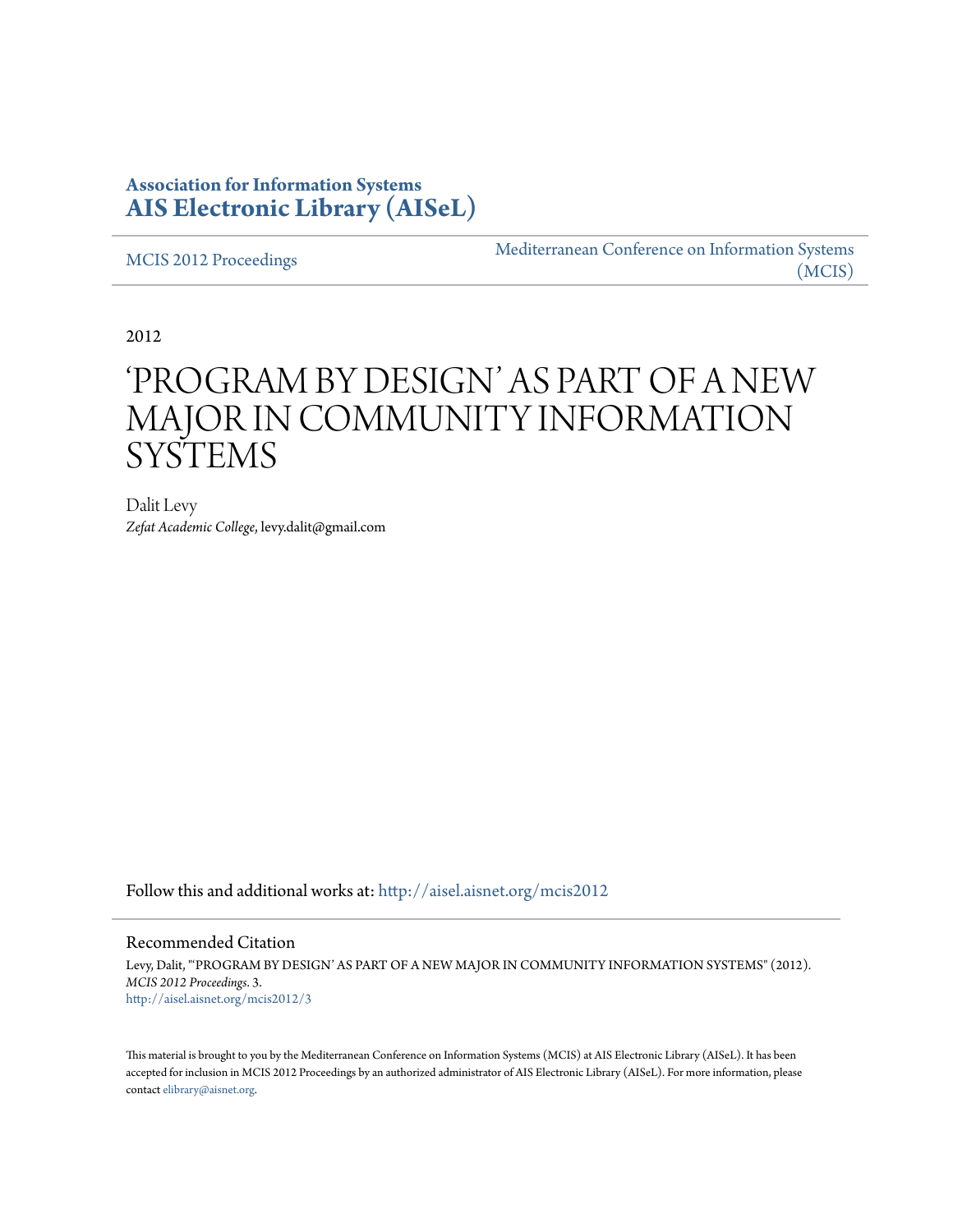# 'PROGRAM BY DESIGN' AS PART OF A NEW MAJOR IN COMMUNITY INFORMATION SYSTEMS

Levy, Dalit, Zefat College of Education, Zefat, ISRAEL, [dalitl@zefat.ac.il](mailto:dalitl@zefat.ac.il) Roth, Idan, Zefat College of Education, Zefat, ISRAEL, [idanroth@zefat.ac.il](mailto:idanroth@zefat.ac.il)

#### Abstract

*During the last decade, social information systems have gained significant popularity by providing the individual both access to knowledge and powerful means of communication. At the same time, social information systems have emerged as an empowering force for communities, organizations, and businesses. In parallel with these changes, a new interdisciplinary area of study has evolved, arguing that the social and the technological mutually shape each other. New academic programs have been proposed around the globe, aiming at establishing a framework within which students gain experience in the socio-technical process of designing information systems in business, libraries, health, government, education and beyond. These new interdisciplinary programs often regard computer science (CS) as one of their supporting pillars and therefore include some core CS courses, aiming at educating broad-minded practitioners rather than expert programmers in the field of information systems. This paper presents some thoughts on incorporating CS education in academic programs intended for non-CS majors and proposes an approach called 'Program by Design' for the first CS course in a new undergraduate program in community information systems at Zefat Academic College.*

*Keywords: Community Informatics, Design Recipes, Introductory Programming.*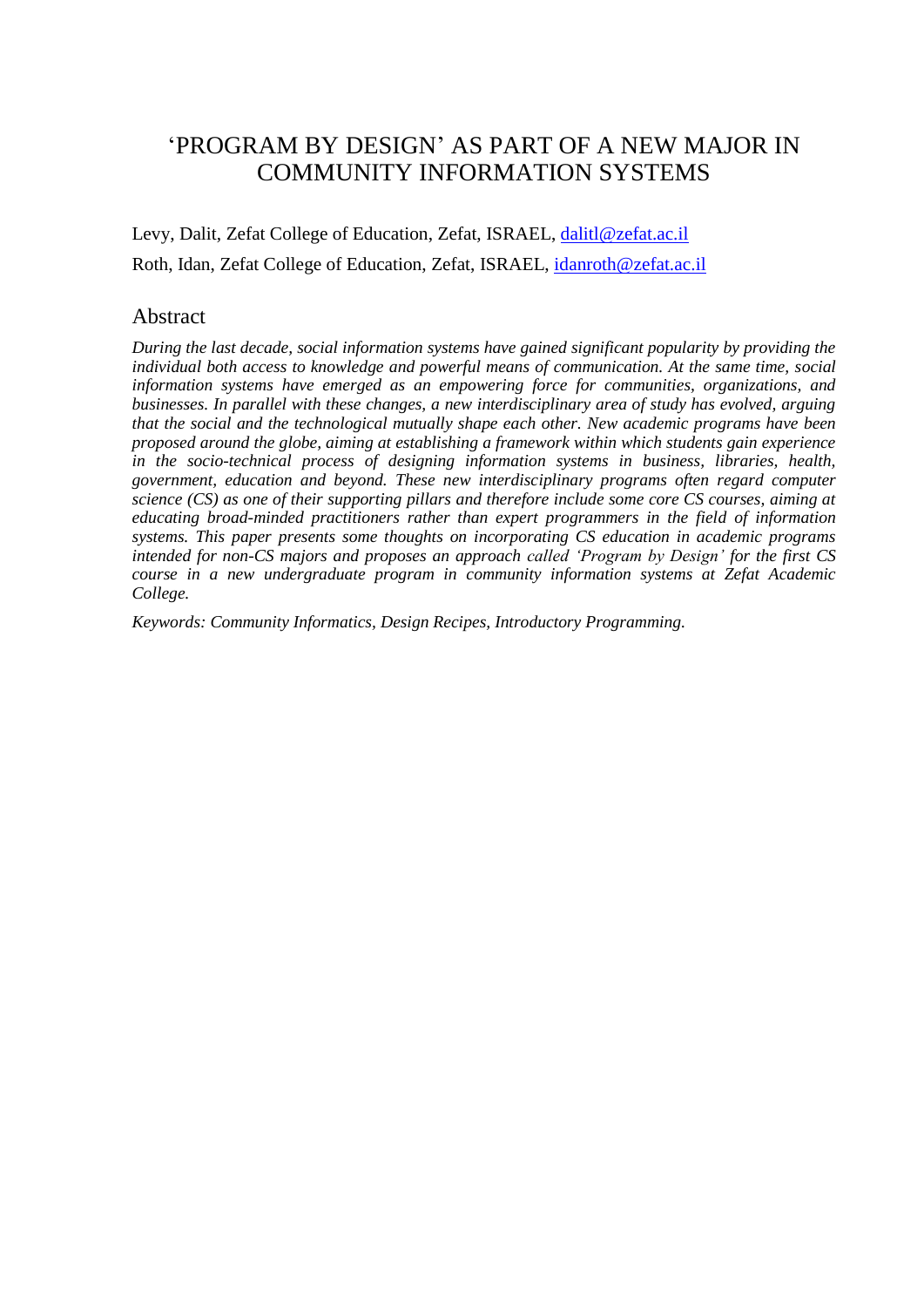## **1 INTRODUCTION**

In the last two decades we have witnessed an invasion of homes, workplaces, public spaces, and both local and global organizations by information technology tools and systems. The advents of the World Wide Web, wireless communications, and miniaturized computing technology have considerably expanded this invasion into mobile devices and remote communities. The widespread everyday use of computers and information systems reflects a shift in conceptualizing the technology as more social than it was perceived before: 'the computer started as a totalitarian tool, but has now also been embraced as a social tool' (Kizza, 2003, p. 158). More recently, over the last several years, social information systems have gained significant popularity. Social networking sites, social sharing and tagging systems and social media attract several million users a day all over the globe. These kinds of information systems provide their individual users with increased social presence, much broader access to information and knowledge, and powerful means of communication. At the same time, social information systems emerge as an empowering force for both local and global communities, organizations, and businesses.

Following these radical changes (Carr, 2008), a new interdisciplinary area of study has evolved, arguing that the social and the technological mutually shape each other. Studies in this area touch several different fields, including CS, information systems, information science, and some social sciences (Kling, 1999). By examining the social aspects of computing, the fields of Social Informatics and Community Informatics aim to ensure that technical research agendas and information systems designs are relevant to the lives of people and organizations. Community Informatics aims further at empowering communities through the use of technology, especially those groups who are excluded from the mainstream communication systems (Gurstein, 2008).

The increasing interest among different communities of practice in integrating human and social considerations into traditional information systems curricula has led to the development of new academic programs around the globe. These are aimed at establishing a framework within which students develop analytical skills to identify and evaluate the social consequences of ICT-based systems, and gain experience in the socio-technical process of designing information systems in business, libraries, health, government, education and beyond. The latest model curricula for undergraduate degrees in information systems recommended in 2009 by a joint task force of the ACM and the AIS also supports reaching beyond the schools of management and business. While information systems curricula have been traditionally targeted to business schools, the current task force believes that the discipline provides expertise that is critically important for an increasing number of domains (Topi et. Al., 2010).

Currently, most undergraduate programs in information systems (IS) around the globe operate either as part of the faculty of engineering or within the context of the business environment and related activities. This is also the case in Israel, where the new community–oriented IS program here reported has only recently opened. Although other IS programs in the country might offer one or more courses dealing specifically with social aspects of IS and ICT, these courses are considered marginal.

The new undergraduate program in Community Information Systems has been developed in Zefat Academic College in light of the global trends discussed above and, in addition, as a response to the educational gap identified between various population sectors in Israel (Levy, 2010). The program seeks to be sensitive to the increasing demand for higher education of the population in a rural part of the country, by considering the multi-cultural facets of businesses, organizations, and communities, and to empower these developing communities by using advanced technologies and information systems. The curriculum combines theory and practice while emphasizing subjects that are relevant to the workforce and the organizations surrounding the college, thus creating "Practice of Relevance" for its students (Benbasat & Zmud, 1999). Section 2 further describes the program and its curriculum as an intersection of disciplines.

The discipline of CS is often perceived by IS programs as one of their supporting pillars. CS methods and ideas, which are at the root of ICT innovations and information systems design processes, are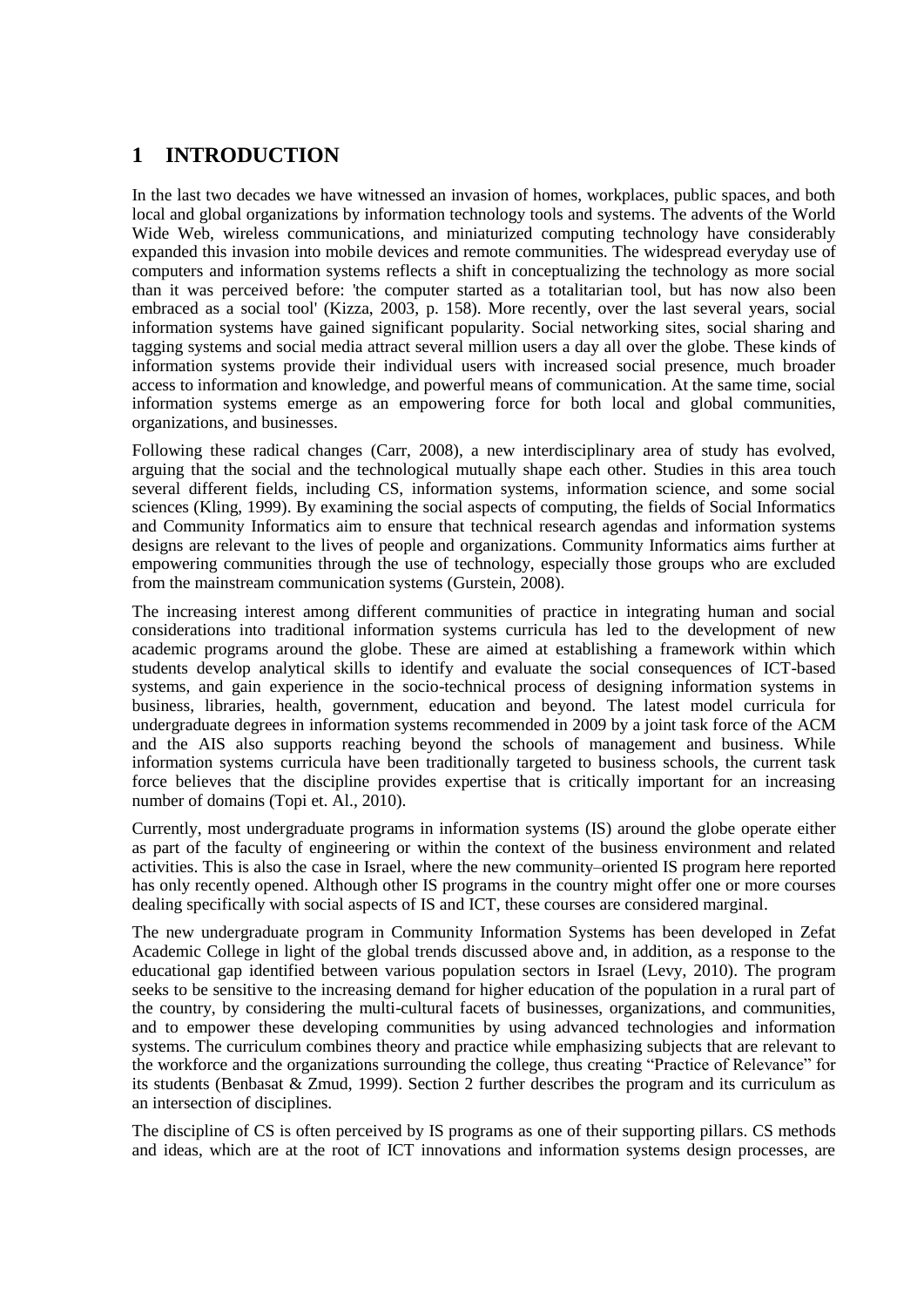thought to have the potential to contribute to a greater understanding of those creations. Moreover, advancing students' understanding of computing has been thought of as critical to developing the needed workforce for the 21st century (The College Board, 2012). Therefore, students in IS programs in general, and in an interdisciplinary program such as Community IS in particular, should study fundamental CS courses in order to acquire the needed broad foundation in computing and consider its breadth of application. The first part of Section 3 therefore proposes a CS track tailored for non-CS majors in order to give them an understanding of the principles and practices of computing as well as its potential for transforming the world (Harvey and Garcia, 2010). The 'Program by Design' approach (Bloch et. al., 2010) found especially appropriate for the first course in this CS track is detailed in the second part of Section 3. As the new Community IS program has only recently opened, the last section of this paper offers early remarks on implementing 'Program by Design' at Zefat Academic College.

## **2 AN INTERDISCIPLINARY CURRICULUM IN COMMUNITY IS**

#### **2.1 Background**

Zefat Academic College's undergraduate program in Community IS has been approved by the Israeli national council for higher education at the end of 2010 and the first students have started their course of study in the fall term of 2011. The program's main assumption is that the revolutionary development of information technologies in general and of information systems in particular, changes organizational structure and organizational practices. Therefore, the workforce as a whole will benefit from acquiring basic academic knowledge in information systems, not only the engineers or those in managerial positions (The College Board, 2012). The notion of "community" in Community Information Systems is broad, including business communities as well as non-profit organizations, global or local organizations, public communities, cultural communities, and rural communities.

Imagining information system as a junction connecting (i) human users, (ii) supporting technologies, and (iii) organizational environment, the new curriculum includes (i) psychological and sociological aspects, (ii) information technologies and systems, and (iii) issues of organizational culture (Levy, 2010). This interdisciplinary approach can be seen also in Community Informatics (CI) undergraduate and graduate programs in Canada, USA, Australia, Italy, and many more (Stillman and Linger, 2009) and in the emerging field of ICT and Development. The interdisciplinary nature of these fields calls for creating interdisciplinary academic programs that will support educating "more capable learners, more innovative teachers, more creative thinkers, more effective leaders and more engaged global citizens" (Bennett and Sterling, 2011, p.626). Such programs enable students' specialization both in the technical and the social aspects of information systems. They also expose learners to the breadth of human arenas and communities supported by information systems like public health, economic development, education, and many more.

#### **2.2 Program Structure**

The three years curriculum is structured around "Information Technologies and Systems" as a core area of study. Required core courses provide half of the program credits - 60 out of 120 credits, where one credit typically equals fifteen class hours.

| Area of study               |                      | Year 1 | Year 2 | Year 3 | Sum of credits |
|-----------------------------|----------------------|--------|--------|--------|----------------|
| Core:                       | Required credits     | 21     | 22     | 17     | 60             |
| Information<br>Technologies | Elective credits     |        | 4      | 6      | 10             |
| and Systems                 |                      |        |        |        |                |
| Sum of core credits         |                      | 21     | 26     | 23     | 70             |
| Areas of specialization:    | Required credits in  | -10    | 6      | 4      | 20             |
| (a) The Knowledge           | area(a)              |        |        |        |                |
| Society                     | Required credits in  | 10     | 6      | 4      | 20             |
| (b) Information in          | area (b)             |        |        |        |                |
| Organizations               | Elective (a) $OR(b)$ |        | 4      | 6      | 10             |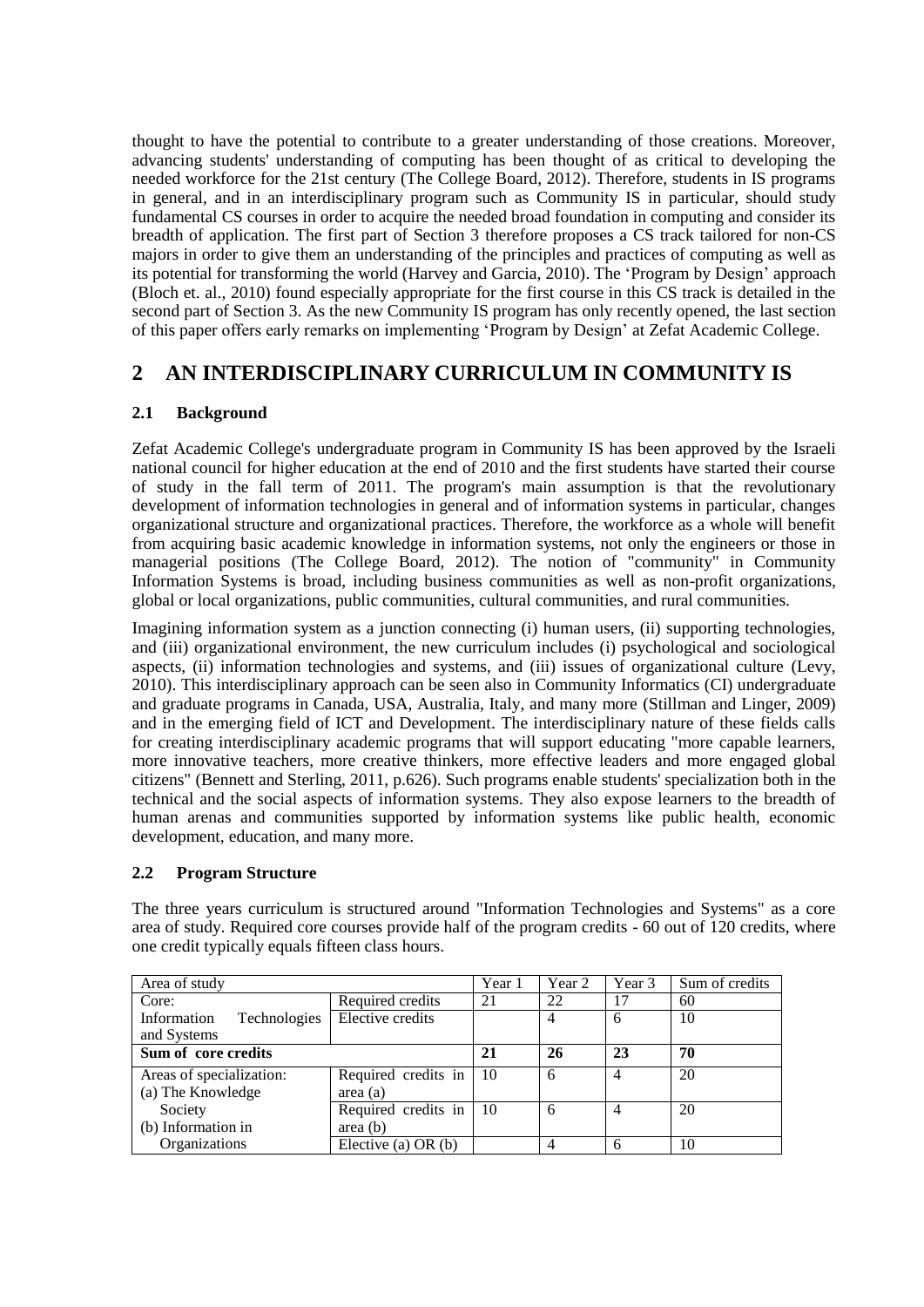| Sum of credits in areas of specialization<br>50 |
|-------------------------------------------------|
|-------------------------------------------------|

*Table 1. Distribution of Courses in Different Areas of Study*

Additional ten credits are offered through elective courses in the core area of study. The rest of the credits are equally divided between two supporting areas of study: (a) "The Knowledge Society" and (b) "Information in Organizations". As can be seen in Table 1, students are exposed to the interdisciplinary nature of the program from Year 1. In the second and third years, students elect either area (a) or (b) as an area of specialization.

*The core* of the curriculum contains required foundation courses in three tracks: ICT, IS, and CS. The latter track is further described in Section 3 below. *Area (a)* "The Knowledge Society" includes required courses like digital culture, sociology of the internet, and evaluating digital communities. *Area (b)* "Information in Organizations" includes required courses like knowledge management and organizational behaviour. As Table 1 demonstrates, while students elect only one area of specialization, they also take some required courses in the other area. That way the program provides the multidisciplinary knowledge required for entry-level positions in a wide spectrum of organizations.

The structure of the Community Information Systems program separates the core of the curriculum from the electives with the intent of supporting the creation of a sound knowledge base of information systems, at a level appropriate for undergraduate students. At the same time, the courses in both areas of specializations mark the social, cultural, organizational, and human aspects as central to the knowledge base of information systems, thus can support the conceptual development of a multifaceted body of knowledge by those who will study according to the new curriculum in Community Information Systems. As a result of such integrated curriculum, we vision graduates who are both information-technology-oriented and social-oriented, and thus can empower the communities within they live and work.

## **3 THE COMPUTER SCIENCE TRACK**

#### **3.1 Computer Science Education for non-CS Majors**

As has been noted above, the new curriculum builds upon three parallel core tracks, one of which focuses on computing principles and practices. This computer science track has been designed to suit the characteristics of the students in the program on the one hand, and to make computer science discourse and culture understandable by those students on the other hand. In other words, it is this track's goal to enable the graduates' participation in the professional discourse used among programmers, software designers, and software development teams. Towards this goal, four successive courses are offered at the main computer science track, as is illustrated in Figure 1.

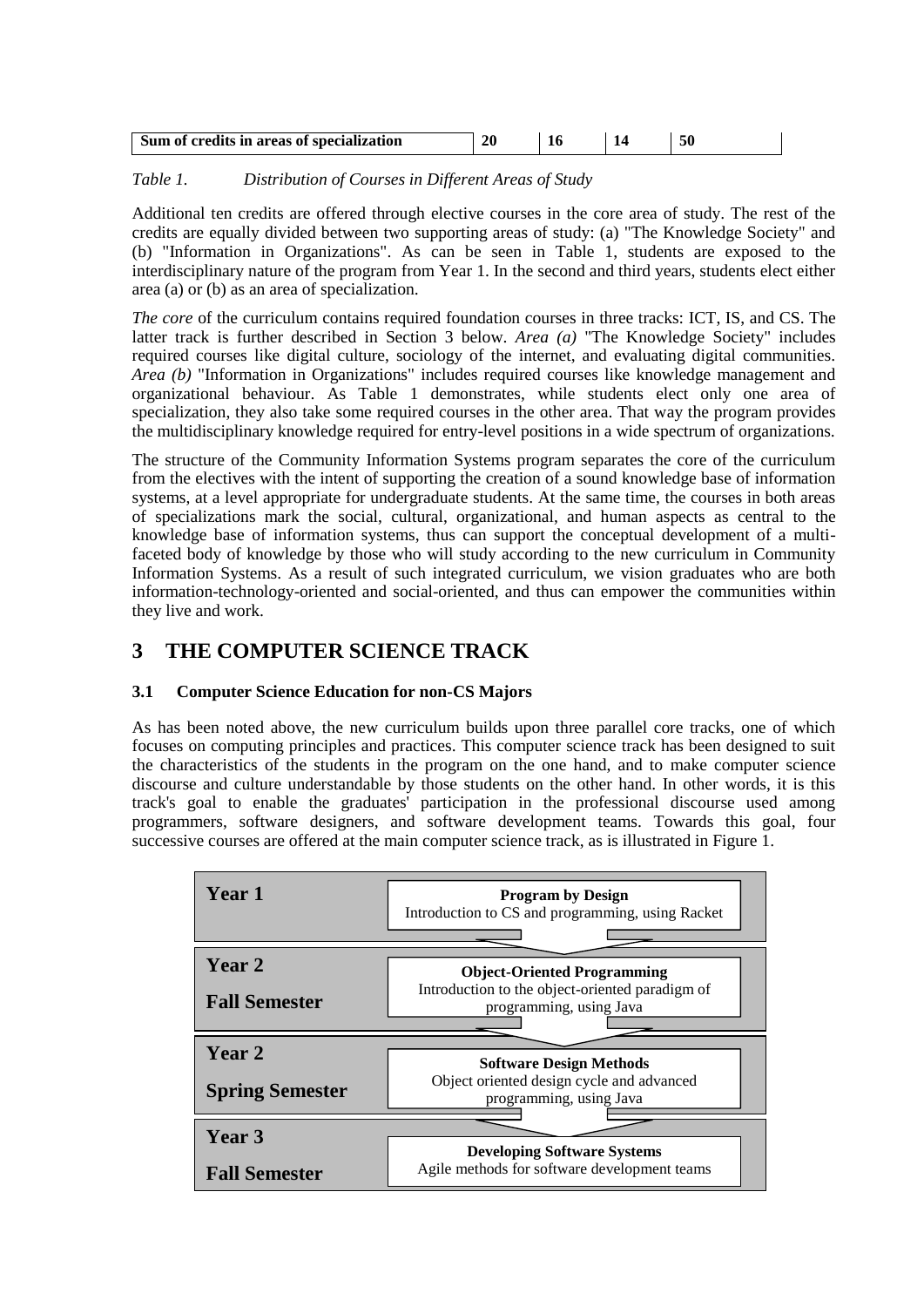#### *Figure 1. The Flow of the Required Courses in the Computer Science Track*

Together with few more CS courses (required courses such as data structures and electives such as applications programming), the CS track integrates theory and practice while engaging students in the full cycle of software design. Since the students are not majoring in CS, and thus might not have an advanced mathematical and scientific background, the CS track starts with an educational approach called 'Program by Design' (Bloch and Prolux, 2007; Bloch et al., 2010) which is based on Racket programming (Flatt and PLT, 2010). As is detailed in the next section, this approach seems especially appropriate for a first programming course for non-CS majors, by focusing on developing design practices and desired programming habits from day one, by immersing learners into the profession's jargon, and by experiencing real coding with pictures instead of the conventional arithmetic jumpstart (Bloch, 2010).

#### **3.2 The First Course in the Computer Science Track**

'Program by Design' is a longitudinal educational effort whose mission is 'to turn computing and programming into an indispensable part of the liberal arts curriculum<sup>1</sup> both in high schools and undergraduate colleges. Led by Matthias Felleisen, the 2011 SIGCSE award winner for outstanding contribution to CS education, a group of CS professors and their students from several universities developed an innovative curricula and outreach program in order to address some of the most wellknown issues in introductory programming courses, like the "blank page" syndrome, program diagnostics, visualizing programming and thinking processes (Lapidot, Levy and Paz 2000), emphasizing testing (Felleisen, Findle, Flatt, and Krishnamurthi, 2004), and tailoring IDEs for learners' needs and prior knowledge by offering a series of pedagogic language subsets, in which at every level the error messages never depend on knowledge that the student does not yet have.

Rooted in the paradigm of functional programing (Felleisen, Findle, Flatt, and Krishnamurthi, 2004), 'Program by Design' is a functions-first approach to teaching introductory programming and problemsolving emphasizing good software engineering practices such as early testing from the beginning (Tuttle, 2011). This is combined with the Racket IDE (Flatt and PLT, 2010), featuring different language levels, simple syntax, customized error messages, and support for 'algebra of images' that enables students to write code for graphic- and animation-rich computing problems (Bloch, 2010). Most importantly, this educational approach offers design recipes to lead beginner students through a sequence of steps to obtain an understanding of the problem's nature and the solution program's behavior, hence the approach title. Testing is an integral part of the design recipe enabling test-first development (Crestany and Sperber, 2010). Thus, the multi-step design recipe is useful not only to write programs but also to diagnose them. The design recipe scales naturally to the design of more and more complex systems of functions. This in turn empowers students to design programs for deep and interesting problems after just a minimum of introduction to the language, the environment, and the design recipes (Bloch et. al. 2010; Felleisen, Findler, Flatt, and Krishnamurthi, 2001).

The features of 'Program by Design' make the approach especially suitable as a starter for a computer science track of courses in the liberal-arts-oriented undergraduate curriculum in Community Information Systems. Since 'Program by Design' also includes support for transitioning to objectoriented programming in Java and a method for using design recipes as part of an Object Oriented Programming IDE, the second course in the computer science track builds naturally on the first while further focusing on the systematic design of programs and classes as a preparation for the more advanced computer science courses (see the courses of Year 2 and Year 3 in Figure 1).

An overview of the main computer science concepts in the first course is provided in Table 2. The course meets once a week for a four-hour lab session. The sessions are freely organized as a blend of short lecturer presentations, individual lab work, pair programming, and reflective class discussions. During the first weeks of the course, the students focus on fundamentals of programming by dealing

 $\overline{a}$ 

<sup>1</sup> <http://www.programbydesign.org/overview>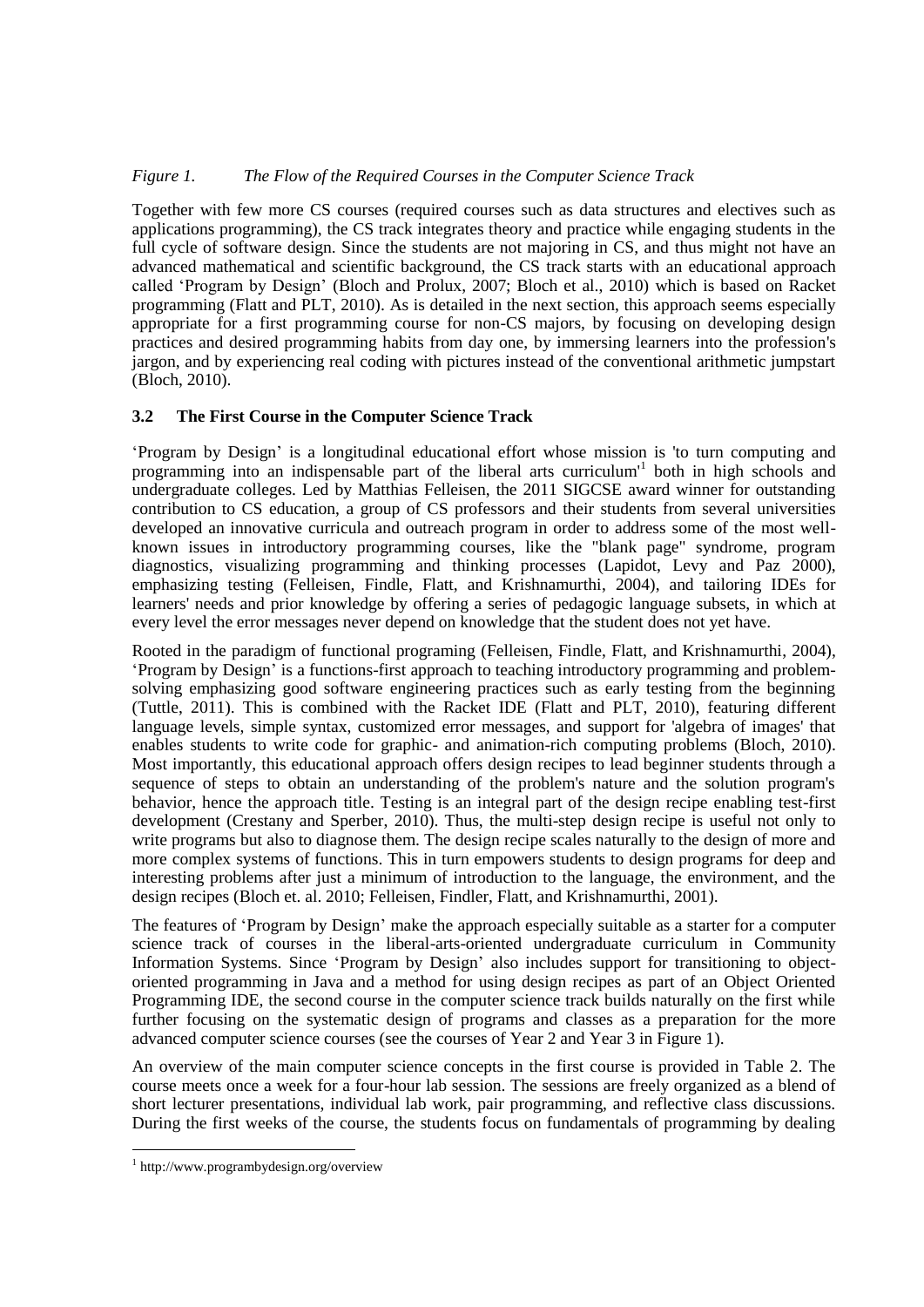with tasks involving pictures of their own choice, like overlaying one picture upon another, cropping certain parts of a picture, and drawing "the big picture" by combining picture parts (Bloch, 2010). Such focus is made available by the special library of functions that supports "algebra of images" included in the "beginner student" dialect of Racket IDE. Programming with pictures also enables students to creatively develop a small-scale programming project at an early stage of the course.

| Week    | <b>Content</b>                                               |
|---------|--------------------------------------------------------------|
| $1 - 2$ | Built-in functions for manipulating pictures                 |
| 3       | Global variables as names for complex functional expressions |
| 4       | Contracts and error tracking                                 |
| 5       | First mini-project: flags                                    |
| $6 - 7$ | Defining new functions, Parameters as local variables, scope |
| 8       | Design recipes and test cases                                |
| 9       | Second mini-project: simple animation                        |
| $10-11$ | Conditionals                                                 |
| 12      | <b>Structures</b>                                            |
| 13      | Final project                                                |

#### *Table 2. Course Structure*

One recurring pedagogical pattern is weaved into many of the learning experiences and curriculum materials. In coordination with the test-first approach (Crestany and Sperber, 2010) and with Racket's unique function called check-expect<sup>2</sup> (Bloch and Proulx, 2007) that play an essential role in developing the culture of 'Program by Design', students are constantly asked to predict what they would expect to happen in a given situation before running the program, and write it down; to carefully observe and check the results of running the program; and finally to explain the results (which may or may not be what they predicted). This learning pattern follows the very well-known Predict-Observe-Explain structure (Linn and Eylon, 2006) found successful in science education (Millar, 2004). By using such pattern within the context of learning to program and by being able to embed it within the actual code, non-CS majors have the opportunity to experience one of the key components of the professional process of program design even at very early stages.

### **4 CONCLUDING REMARKS**

 $\overline{a}$ 

A first course in computer science is in some sense an almost impossible task (Bloch, 2010), in which students with various backgrounds need to learn (a) the grammar and the components of a programming language and (b) how to analyze a problem and design a program to solve it using that language. It is considered quite easy to get caught up in the details of (a) at the expense of (b), but the language itself might be obsolete by the time the students finish their course of study. The much more lasting knowledge is constructed through dealing with how to design a program that is both correct and easy to write, read, modify, and repair.

This might be true for any first computer science course, whether in middle school, high school, or college. It is certainly true for an introductory course for non-CS majors who are not intended to become professional programmers, as is the case described above. The focus on design patterns, which are step-by-step "recipes" for getting from a vague description of a problem to a working computer program, gives such students the "taste" of how professional programmers work in real-life contexts.

<sup>&</sup>lt;sup>2</sup> Racket has a check-expect function which can be used inline with other Racket code to compare the result of two expressions.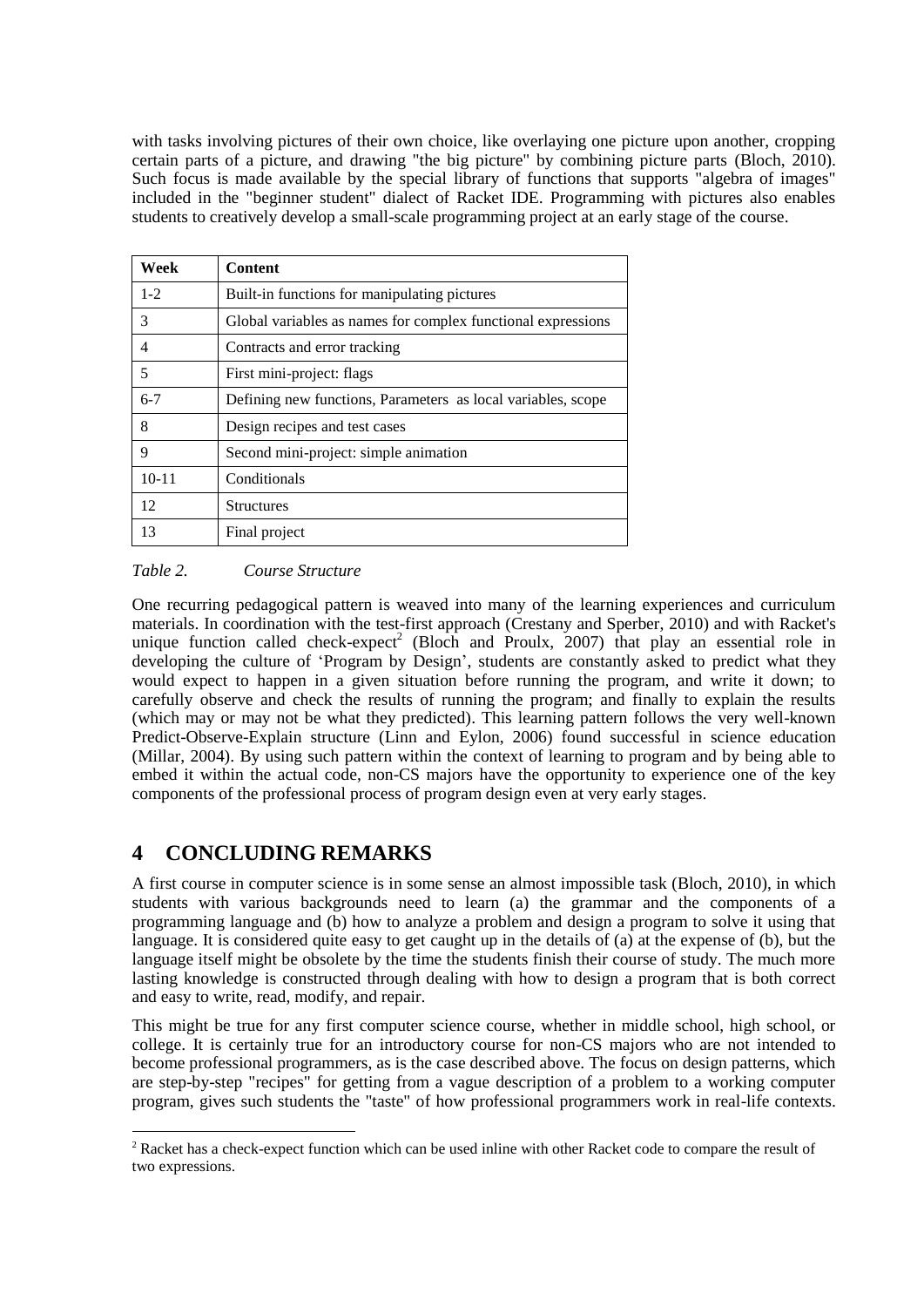The emphasis on test-first tools and pair programming helps the students experience a culture of programming and thus better understand the professional discourse among teams of programmers.

As the new program in Community IS has only recently opened at our college, the implementation of 'Program by Design' with the first students has been in its early trial phase and the following conclusions are thus preliminary. However, even at this early stage, three central principles have proven viable for non-CS majors with variable background in programming. First, using pedagogically-grounded language tools and IDEs can indeed support novice learners' focus on the design process rather on the specifics of the language. Second, initiating the programming venture with tasks within the world of pictures, graphics, and animations, while building on an "algebra of images" rather than on arithmetic, opens up a whole new and unprejudiced context for both novices and those who have had some previous programming experience (or even a lot of experience). Within such a context, creativity often shows itself both at the level of the design process and at the level of the product. And third, applying test-first design and strict documentation requirements as early as possible (the third or four week) enforces disciplined programming while illustrating in a concrete way the program's desired behavior. Within the context of pictorial functional programming, students can combine small pieces of code into quite a complex program at an early stage. From the very beginning of the course they practice writing test cases before writing each function definition, and gain experience in phrasing each piece's contract (Felleisen, Findler, Flatt, and Krishnamurthi, 2001), expected result, and test cases.

In summary, although the students in the Community IS program are not expected to become professional programmers, their exposure to these basic features of software engineering makes them more able to talk to computer scientists, understand these professionals' concerns, collaborate with them in developing and maintaining organizational and communal IT projects, and at the same time to develop their own interdisciplinary career on a proper foundation. In the specific case here described, it is too early to tell how successful the CS introductory course will be in these regards. However, considering other cases, it is clear that one key to the success will be the distilling of well-known functional principles of programming into generally applicable design recipes that work also in other paradigms like that of object-oriented programming. In light of current trends that call for programming for all<sup>3</sup> and regard coding as the literacy of the 21st century, the proposed CS track tailored for non-CS majors presents a valuable alternative to consider. Together with its 'Program by Design'-based introductory course, such a CS track has the potential to give students majoring in any field an understanding of the principles of computing and knowledge about the practices of computing professionals. That knowledge will undoubtedly support students' ability to make the choice so much needed "In the emergent, highly programmed landscape ahead… - Program or Be Programmed" (Rushkoff, 2010).

#### References

 $\overline{a}$ 

- Benbasat, I., and Zmud, R. W. (1999). Empirical Research in Information Systems: The Practice of Relevance. *MIS Quarterly* 23 (1), 3-16.
- Bennett, J. and Sterling, J. (2011). Computer Science is not enough. tripleC 9(2) Special Issue: ICTs and Society - A New Transdiscipline?, 624-631. [http://www.triple](http://www.triple-c.at/index.php/tripleC/article/view/190)[c.at/index.php/tripleC/article/view/190](http://www.triple-c.at/index.php/tripleC/article/view/190) .
- Bloch, S. and Proulx, V. K. (2007). TeachScheme, ReachJava: Introducing OOP without drowning in syntax. Journal of Computing Sciences in Colleges 22(4).
- Bloch, S., Clements, J., Felleisen, M., Findler, R.B., Fisler, K., Flatt, M., Proulx, V. and Krishnamurthi, S. (2010). Program by Design Project Overview. Krishnamurthi, S. (2010). Program by Design Project Overview. <http://www.programbydesign.org/overview> .

<sup>3</sup> As Audrey Watters posted in *Hack (Higher) Education* blog [http://www.insidehighered.com/blogs/should-all](http://www.insidehighered.com/blogs/should-all-majors-not-just-computer-science-majors-learn-code)[majors-not-just-computer-science-majors-learn-code](http://www.insidehighered.com/blogs/should-all-majors-not-just-computer-science-majors-learn-code) (Jan 10, 2012). See als[o http://codeyear.com/](http://codeyear.com/) .